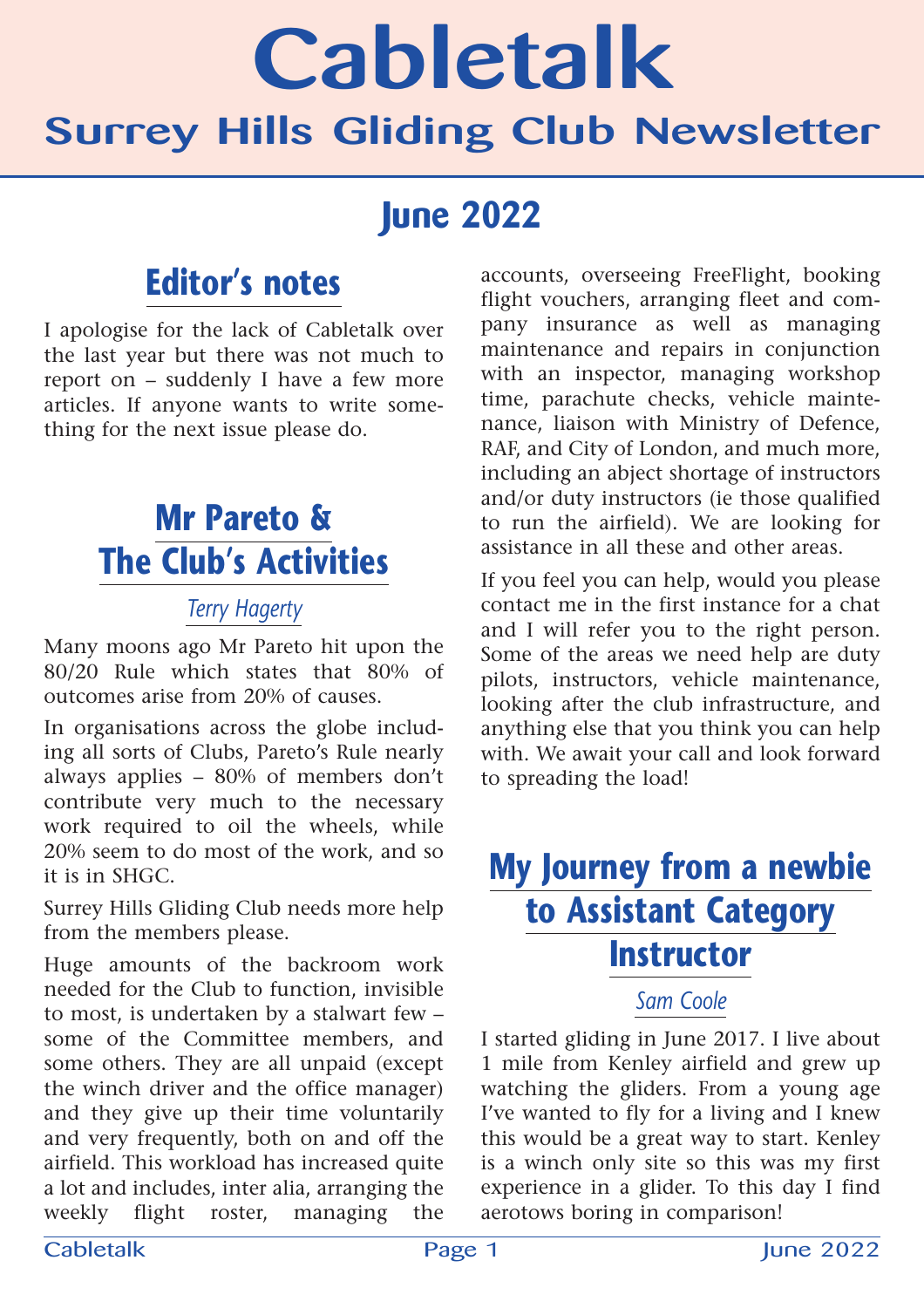

*CFI Richard sent me solo in June 2018.*

I didn't quite get solo that Summer, and with school and daylight hours being very limiting I only flew a handful of times over the winter. However, I went solo about 2 weeks after finishing my GCSEs in June 2018. I was sent solo by our CFI, Richard Fitch.

A few weeks later I was let loose in our club Ka8, complete with a U/S electronic vario. I had to learn to soar properly, by "the seat of your pants" as many people say, fortunately the Ka8 is one of the best gliders for this. I spent the rest of the summer getting solo time in the Ka8 as well as the Ka6-CR eventually.

I joined Lasham in October 2018 and would regularly dig out the Lasham Youth Ka8 from the back of the hangar, unfortunately it didn't fly very much as there were many more shiny pointier gliders there.

By the end of Summer 2019 I got my bronze and XC endorsement, but didn't quite get to have a go at my Silver before I was back in college. (Kenley only fly Mon-Fri!)

I was hoping to do my Silver flight as soon as possible in 2020, but this was *slightly* delayed for obvious reasons. Once Jon Hill and I had fitted out a trailer to carry the Ka6-CR, I went and did my flight from Kenley to Challock. Kenley isn't famous for lots of cross-country flights as we are very limited by airspace – 2,500ft AMSL

which is 1,934ft QFE, with Biggin Hill, Gatwick and Heathrow all nearby.



*BYL's first time above 2000 ft in a long time!*

There are 2 small gaps to the East and to the West in which you can escape the London TMA, I chose to go East to Challock which is 65km, ideal for the silver distance. I managed to get to Challock and flew around locally to also get my duration and height gain.



*Floating around Challock*

I was also met by David Cooper, also doing his 50km from Ringmer in their yellow Ka8!

I started my BI training around this time, but courses were difficult to find. Fortunately, our chairman, Chris Leggett, contacted Pete Stratten and managed to find me a course! This was for early September 2020 and my CFI accepted me as a BI the day after the course.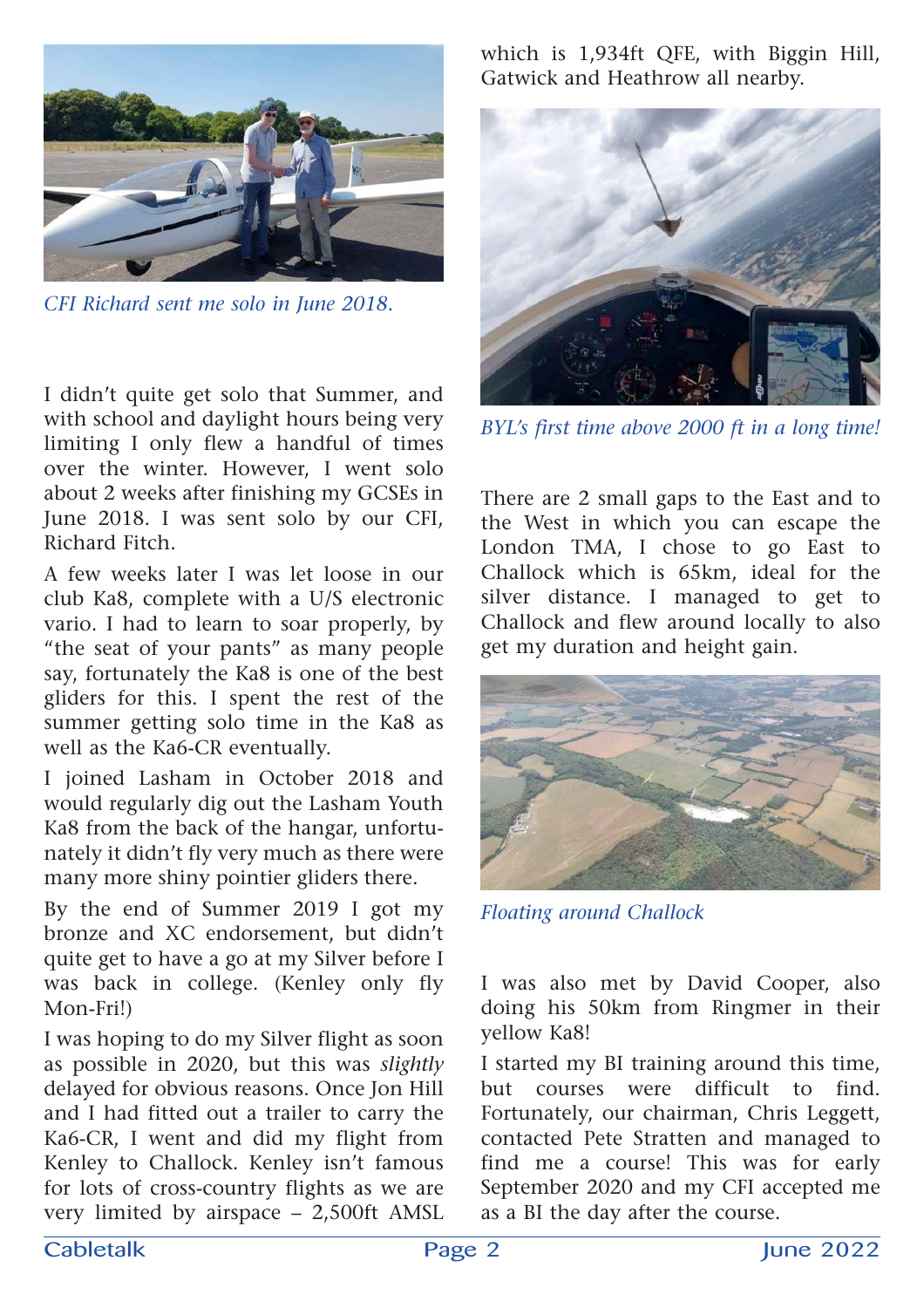I spent a few months doing as many trial lessons as possible. I even had the opportunity to fly one of my mates as well as my very nervous Mum!



*My very nervous Mum!*

I would also fly with the odd club member when a glider but no other instructor was available. I soon realised I really enjoyed teaching people but as a BI was very limited in what I could teach.

Around about the same time our chairman sent me a message asking how many hours P1 I had, "80-something" I replied. He wouldn't tell me why he had asked! A few days later he and our CFI approached me and asked if I would like to become an as-cat, at the same time as Jon Hill, who was also a BI at the time. I had heard stories of how much of a commitment this was, but after a little thought I said yes, it sounded like great fun.

Rob Cray and Stephen Skinner, both from Ringmer, very kindly offered to help us through the course. We would do most the winch exercises at Kenley in our Grob 103s and the aerotowing and spinning at Ringmer in their K13s.

For those who don't know, the instructor course is split up into 4 modules – A, B, C and D module.

The A module is also known as the "teaching and learning" module. This is a 1-day seminar that doesn't involve any flying. Unsurprisingly, this was held online via zoom, on 5 December 2020.

The B module is the club-based training. This includes flying as well as briefing. In short, as the "student instructors", we had to do a long briefing on various exercises and then go and teach them. Most of the exercises in the B module tended to be the safe upper air exercises, like all the effects of controls, turning, stalling, circuit planning etc. We did the majority of these at Kenley, and where we could go soaring, we would get a lot in, otherwise it was one exercise per flight. We did all the aerotowing and spin/spiral dive exercises at Ringmer, as we don't have aerotow at Kenley (nor particularly spinnable gliders!).

We decided it would be a good idea to get all the briefings done over lockdown while we couldn't fly. Rob would let us know what exercise he would like briefing and we would prepare it ahead of time, and deliver it online over zoom. This actually worked fine for most briefings, although we left the circuit briefing and a few others until we could do them in person!

Due to the winter lockdown extending much further than expected, our B module wasn't quite as leisurely as we had hoped! However, Stephen and Rob were great at getting us through the syllabus at a good pace.

The C module, otherwise known as the "pre-course assessment" was a 1-day event to check our progress on the B module, and to avoid candidates on the D module that were not ready. This involved a lot of chatting, and then we had to brief and fly an exercise. We managed to get a C module at the same place as our D module – London Gliding Club (Dunstable), which was very handy as we met our coaches before the D module. Most importantly, we could also work out our arrangements for how we were going to live on the airfield for a week on the D module!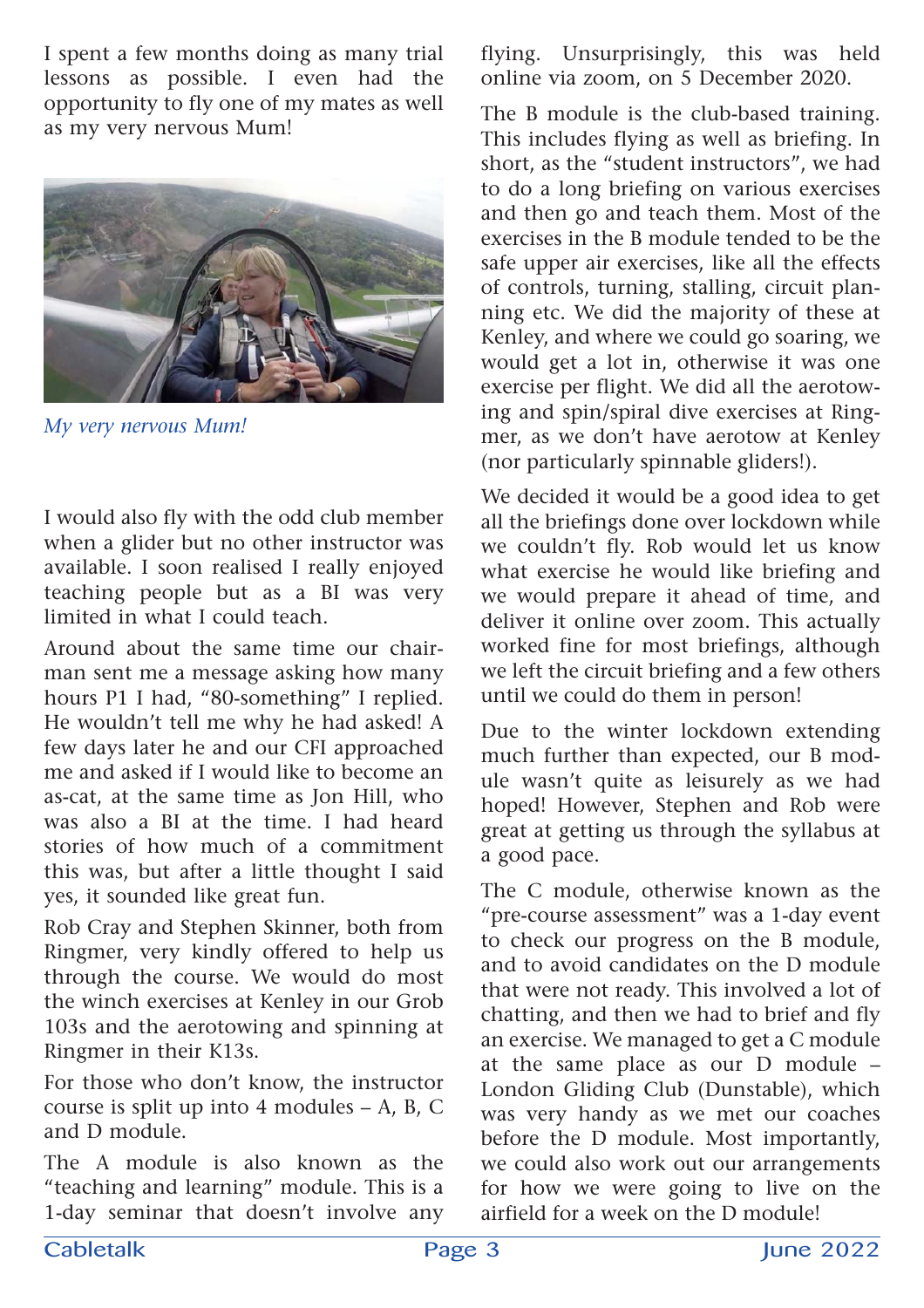

*Even the view from my tent was good!*

Last but not least was the D module, the scary 7-day course! This was in a similar format to the B module – brief and then teach "Bloggs" an exercise. Except these tended to be the more *exciting* exercises – things like winch launching/failures, approach control, landing, spinning etc. We were very fortunate with the weather, the only sub-optimal day was due to an uninspiring cloud-base, which we used for winch launch failures. Other than that, most days were dry and relatively sunny.

I actually really enjoyed the D module, as every day was flyable – there was no need to rush anything and the whole course was relatively laid back. We even went out with our coaches for a curry on one of the evenings! Our coach was Andy Roch, who was helped by Martin Smith. I have to say they were both brilliant, whenever we inevitably made mistakes we could have a laugh about it, but then discuss and get it right the second time.

I have since started instructing at Kenley, as well as Ringmer (East Sussex GC) and Lasham, and I am really enjoying it.

My first day instructing at Lasham was on their Longest Day event, teaching people to fly at sunrise was certainly new for me! I was really lucky to have been awarded the BGA/Honourable Company of Air Pilots, Young Instructor Bursary. As described above there is a lot of flying over the various modules so it is a very big financial investment as well as just time, I can't express how grateful I am for this





*My first day instructing at Lasham was on their Longest Day event, teaching people to fly at sunrise was certainly a new experience for me! Top: Sunrise. Bottom: Sunset.*

bursary which facilitated me getting through this course. I know that being an assistant instructor is going to make my gliding all the more interesting, and it's nice to have a "purpose" to my flying, especially at my home club Kenley, where cross country flying is rare. As Surrey Hills Gliding Club is a small club, having 2 more local instructors is going to be a great asset to us, as we rely on visiting instructors as well as our own. I can't thank the BGA/HCAP enough for helping me through this.

For any Basic Instructors that are considering becoming an assistant instructor – I can highly recommend it. I thoroughly enjoyed my time as a BI but I've found the handful of instructional flights I've done much more challenging and rewarding. It is a big commitment to get through the course but I think it's most definitely worth it.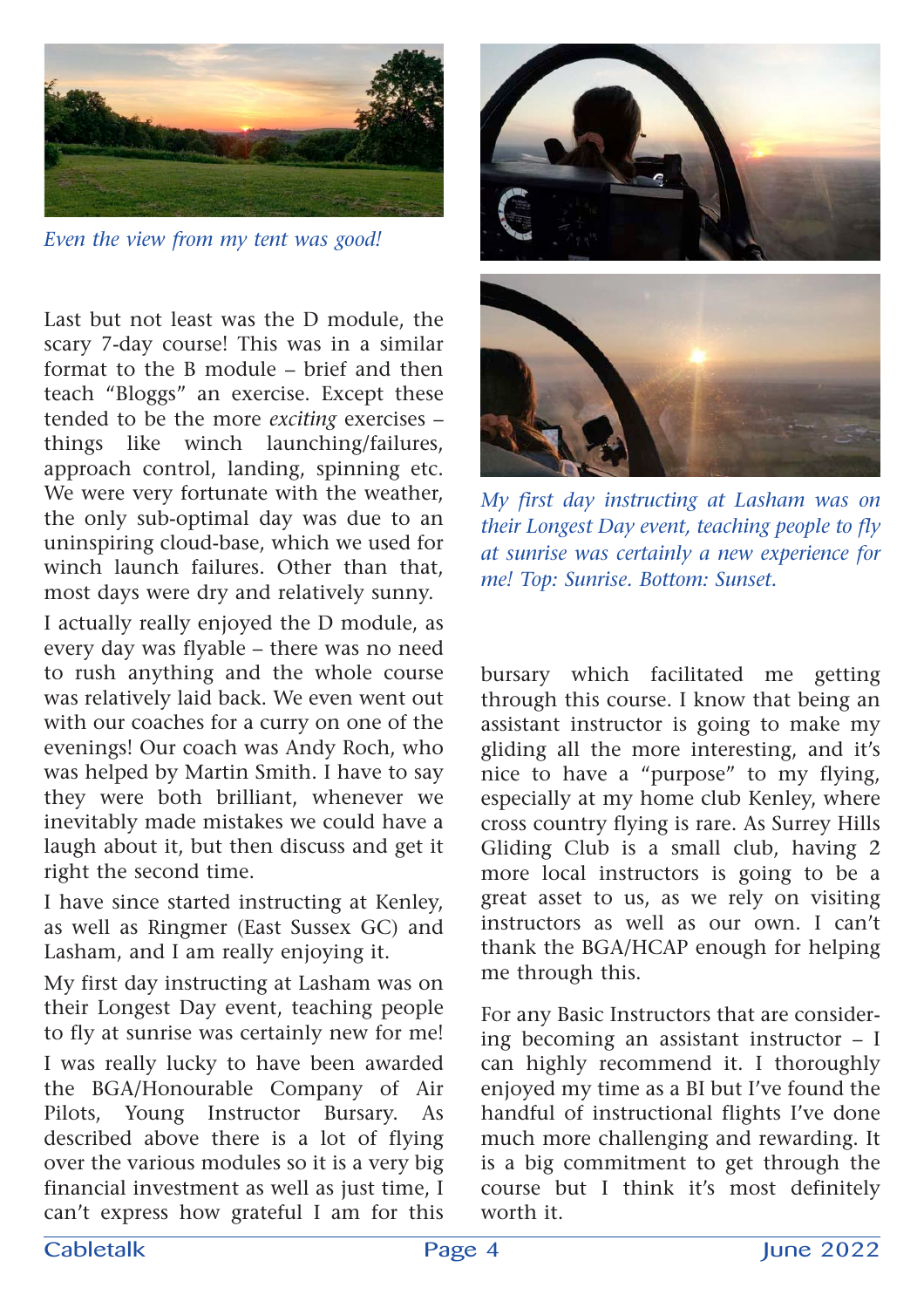### **Breaking the ceiling**

#### *Adrian Roberts*

In my fourteen years as a glider pilot, I had never exceeded a height of 2000 feet solo, and only rarely and marginally dual. With my English stiff upper-lip engaged, I will admit that it is an understatement to say that this was a source of frustration. There have been times when I could have gone higher, but the 2000 feet AGL ceiling that is imposed on us at Kenley by NATS so that we don't scare any Heathrowbound airline pilots has meant that I have had to open the airbrakes in the middle of some very obliging thermals. My attempts to soar at other airfields were unsuccessful until our week as guests of Ringmer (the East Sussex Gliding Club) at the beginning of June 2022. I had done my Bronze XC exercises there in 2014, but time and money prevented me from doing any serious cross-country work; and then the pandemic came along.

Just before and after the pandemic, I realised that even at Kenley my thermalling skills were getting worse: I was rarely achieving more than a five-minute circuit, and this was diagnosed by our instructors as being because I had got into the habit of flying and thermalling too fast; 50 knots rather than 40ish which meant I was throwing away lift. Recently, armed with this advice, I had improved a little, and so I really wanted to break that 2000 foot ceiling at Ringmer.

I booked three days there, taking a sleeping bag and expecting to sleep on their club-house floor or the sofa for the two nights, and to eat beans on toast for my supper. But Steve Swan kindly leant me a camp-bed. He cooked a fried breakfast for about eight of us each morning, and on my first evening those of us that were around went for a very nice

meal at the Green Man just up the road, and on the second evening Steve cooked a spag bol for us both.

I knew that I would need a check-flight, probably several, as it was my first morning at an airfield that I hadn't used for several years, so I took the first flight with Jon Hill, in Kenley's Grob G-CKFG, an aerotow to 1500 feet. Conditions were initially good but soon we were thermalling under grey stratus, and it was only Jon's skill that enabled us to stay airborne for 38 minutes. Jon doesn't mince his words but you certainly get your money's worth of instruction. My speed control in particular came in for justified criticism, as did my circuit planning, but at least by the end I felt that I had learned something, and Jon requested only that I do another circuit with a Ringmer instructor. It rained for a while after that, but at the end of the day I did a four-minute winch-launch circuit in a K13 with John Weddell and he was reasonably encouraging.

On the next day, as John hadn't written in my log book, Marc Corrance asked me to do a check flight with him. A four minute circuit went well, but then he suggested one more check flight. I was itching to go solo but I wasn't going to argue. Half-way up the winch-launch, there was an almighty twang as the cable parted company. I correctly had one hand on the cable release, and had felt Marc pull it, and my immediate thought was that I was doing something dreadfully wrong, then I realized that this was a launch failure test. Fortunately while thinking these things I had put the nose down to the predetermined approach speed, and I decided to circle rather than land ahead, and Marc was fine with that and signed me off to "go solo at Ringmer".

Ringmer's K8, G-DDRZ, is pretty much the same as Kenley's but even older, made in 1959, same as me. The principal difference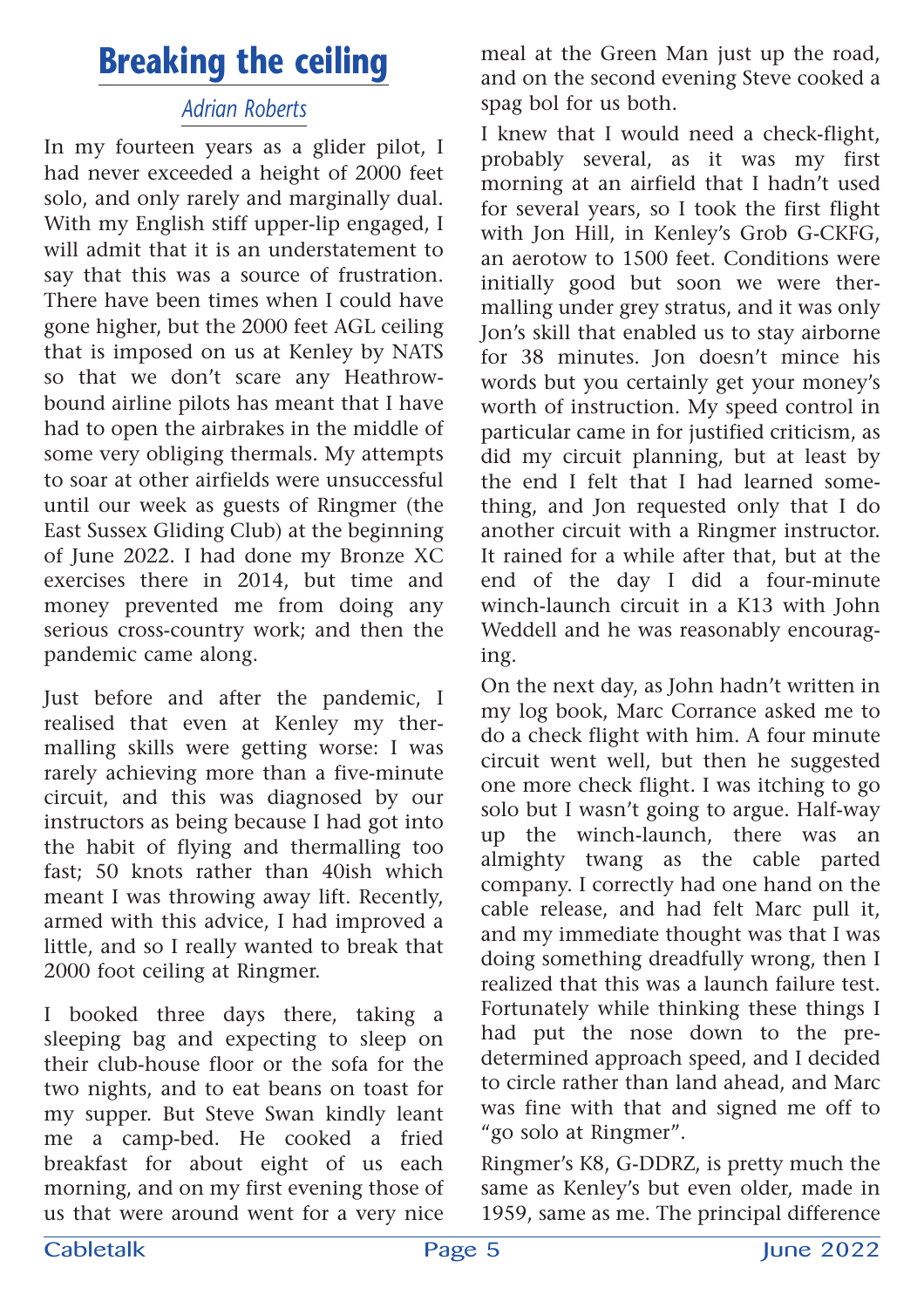is that there is no external trim tab; trimming is done by a crude spring mechanism on the control column, which you adjust by turning a knob. There is no easy way of setting it before flight; you have to hope that the previous occupant had set it correctly for approach speed and no-one has fiddled with it in the meantime, and give it a few turns to the nose-down position to be on the safe side. A couple of winch launches that afternoon led only to disappointingly brief circuits, though to be fair no-one else was doing any better at that time without paying the extra for aerotows.

My last day was promised by the RASP wizards to be the best for thermals. It was today or never if I was to prove that I really could soar unaided. The problem with being the first on the flying list is that you are expected to go as soon as the gliders are out otherwise you feel in the way, and the K8 was on-line and I was the only person down for it. So there was another disappointing circuit, and more feedback that I was still cramping my downwind leg. But the K8 was on-line again and no-one else was jumping in, and although there was a cloudless blue sky with no obvious cues for a thermal, it was a whole lot better than an ideal day and no glider. At least it was nearly mid-day; the RASP had said it should be soarable by 11.30. So, a swig of tea and a wee, and off I went. I felt some massive jerks on the way up the launch and feared for the cable, but got to about 1100 feet without mishap. Assuming the jerks were probably thermals, I turned back along the runway and switched on the electronic variometer. With the altimeter winding down to 900 feet I was expecting more frustration, but then the vario gave a feeble bleep and I started a circle. After a couple of turns I realized that I was not going down further, and gradually clawed my way to about 1200 feet. By then I was

at Low Key and thought that I should get back to High Key in case I had to call it a day again, but I remembered that there were some farm buildings in the area which were said to produce thermals (there were still no clouds), so I decided I had the height to make one pass over them and see if there was any lift. To my relief, not delight just yet, the left wing lurched slightly, the vario needle gave a leap upwards, and I started a left circle. Gradually my height increased. Normally when I start going round in thermals I feel a little light-headed, which is probably due to not actually breathing properly since All-Out, but a few deep breaths and sticking my hand out of the DV panel into the cold air bring my metabolism under control. The big hand on the altimeter crept up... 1800 feet, 1900… and stuck there just as it did at Kenley... come on, come on... gradually we got over 2000 feet, and then I was up to 2600 feet. A deep breath, I was a proper glider pilot at last! I felt a slight nervousness at being so high, which I dealt with by the application of Reason: high is safe, unless you are actually on the approach.

By this time I was over Ringmer village, some way downwind, and didn't want to be much further downwind – it was probably fine even in the K8 but the winds are stronger higher up so I thought I had better get upwind of the airfield. Despite being a blue day I went through a patch where I was not losing height even in a straight line, but then I did hit some sink. Down to 1500 feet in the vicinity of High Key, I would have been reasonably satisfied if I had had to get into the circuit and land, but then I felt a lurch under my bottom, the vario bleeped frantically and I turned hard. This time I was up as though I had a jet-pack attached; and before I knew it I had left 2000 feet behind and was passing 3000 feet. With the aircraft trimmed to virtually fly itself, I permitted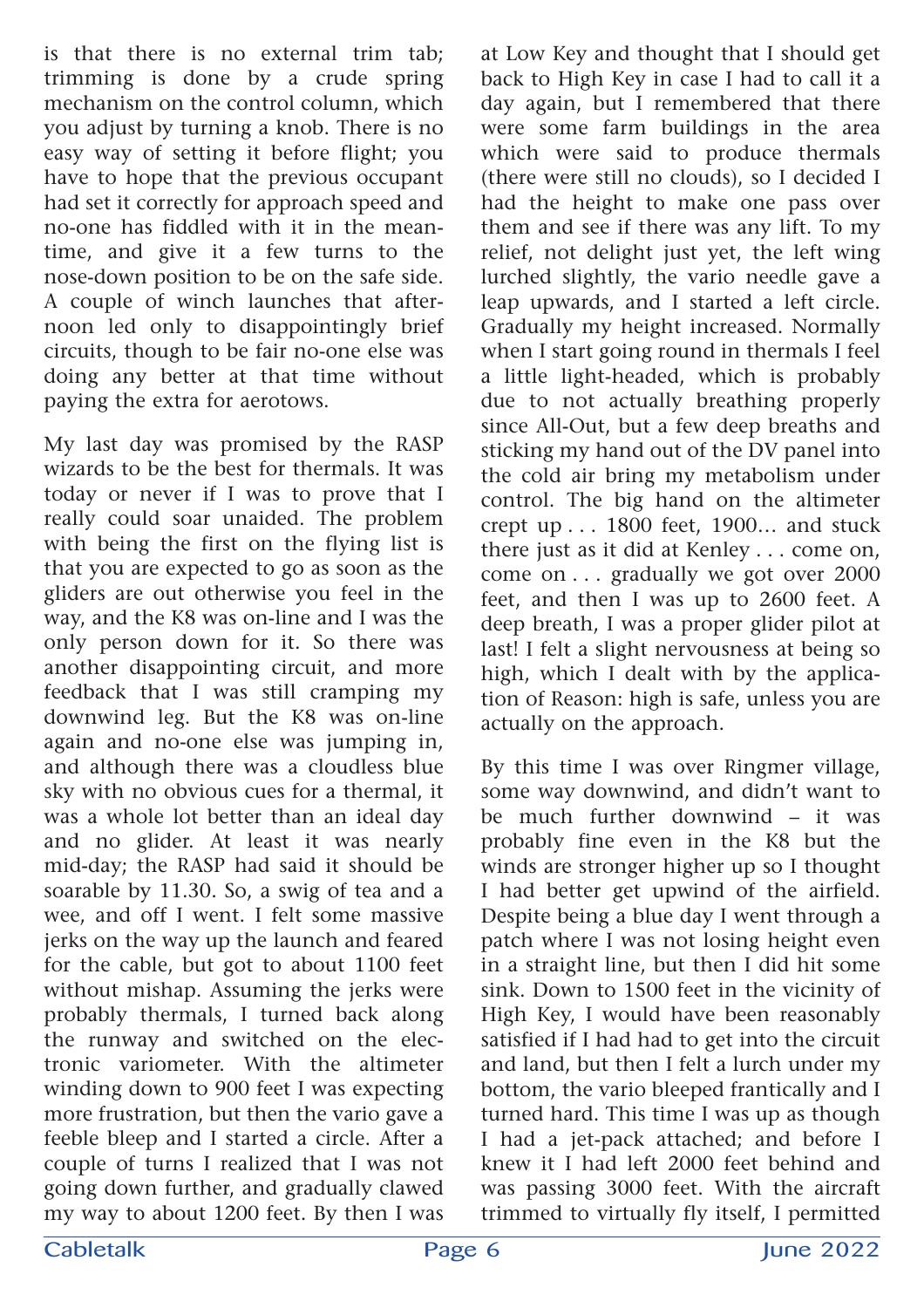myself to admire the view for a turn or two, not forgetting to also scan for other aircraft. The South Downs stretched out to the West; I could see a ferry approaching Newhaven to the South; to the North Uckfield was a grey splodge and Gatwick a white streak. There were some gliders in the middle distance at the same height; I felt a slight sense of triumph that they were state of the art fiberglass aircraft and I was in a classic aeroplane not that different from those used in those first soaring flights over the Wannsee nearly 100 years ago. And then I was at 4000 feet! The Surly Bonds of Earth had been well and truly slipped!

It did get a bit turbulent at that point; and I had absolutely no idea how long I had been up, so I decided to gradually return to the airfield, not trying to descend but not trying to climb either. Even then, when I was down to 2500 feet I found another thermal and couldn't resist gaining a few more hundred feet. From that height, there was no excuse not to get comfortably to High Key at about 900 feet. On a brief flight, the circuit and landing is the main event, but after a long flight time seems to speed up and your brain needs to go up a gear. I made a conscious effort to stay the proper distance from the airfield on the downwind leg; probably it still wasn't enough. My approach was less tidy than I would have liked; I was going slightly to the left as I flared; I hoped people would think I was trying to get out of the way of the gliders waiting to launch, but then I was down and stopped. I took a deep breath, flipped off the switches, and threw open the canopy.

I told everyone that I had got to 4000 feet, but that evening when I looked at my trace on Flight Radar 24 (the Ringmer gliders have transponders) it actually gave a maximum altitude of 4392 feet! I obviously hadn't been looking at the altimeter at the top of the thermal, but it



was getting bumpy so I was probably concentrating on my airspeed and bank angle. The figure on FR24 is AMSL, so subtract 82 feet for the QFE of Ringmer and about 1100 feet for the winch release and my height gain was about 3200 feet. (The time on the FR24 photo is UTC which is an hour behind BST). So, not quite the High Untrespassed Sanctity of Space, but still most satisfying!